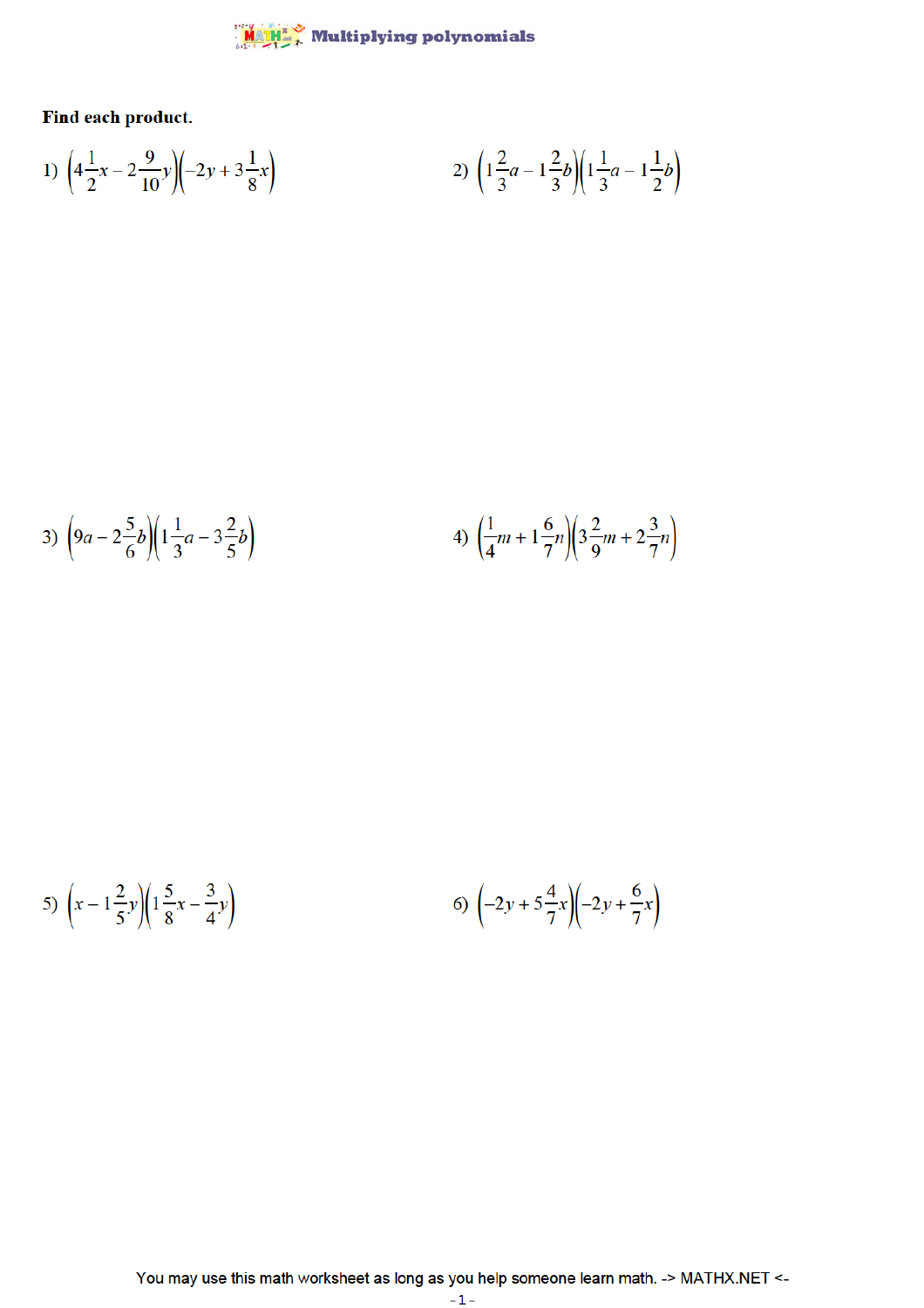7) 
$$
\left(\frac{1}{10}m - \frac{3}{4}n\right)\left(m + 1\frac{1}{4}n\right)
$$
 8)  $\left(-2n + 5\frac{5}{6}m\right)\left(5\frac{1}{10}m - 1\frac{1}{2}n\right)$ 

9) 
$$
\left(1\frac{1}{4}x - 1\frac{1}{4}y\right)\left(7x + 3\frac{3}{10}y\right)
$$
   
10)  $\left(x - \frac{5}{9}y\right)\left(5\frac{1}{6}x + 1\frac{6}{7}y\right)$ 

11) 
$$
\left(2x + \frac{1}{9}y\right)\left(1\frac{2}{9}x - 1\frac{5}{8}y\right)
$$
 12)  $\left(10u - 3\frac{7}{8}v\right)\left(\frac{5}{6}u - \frac{2}{9}v\right)$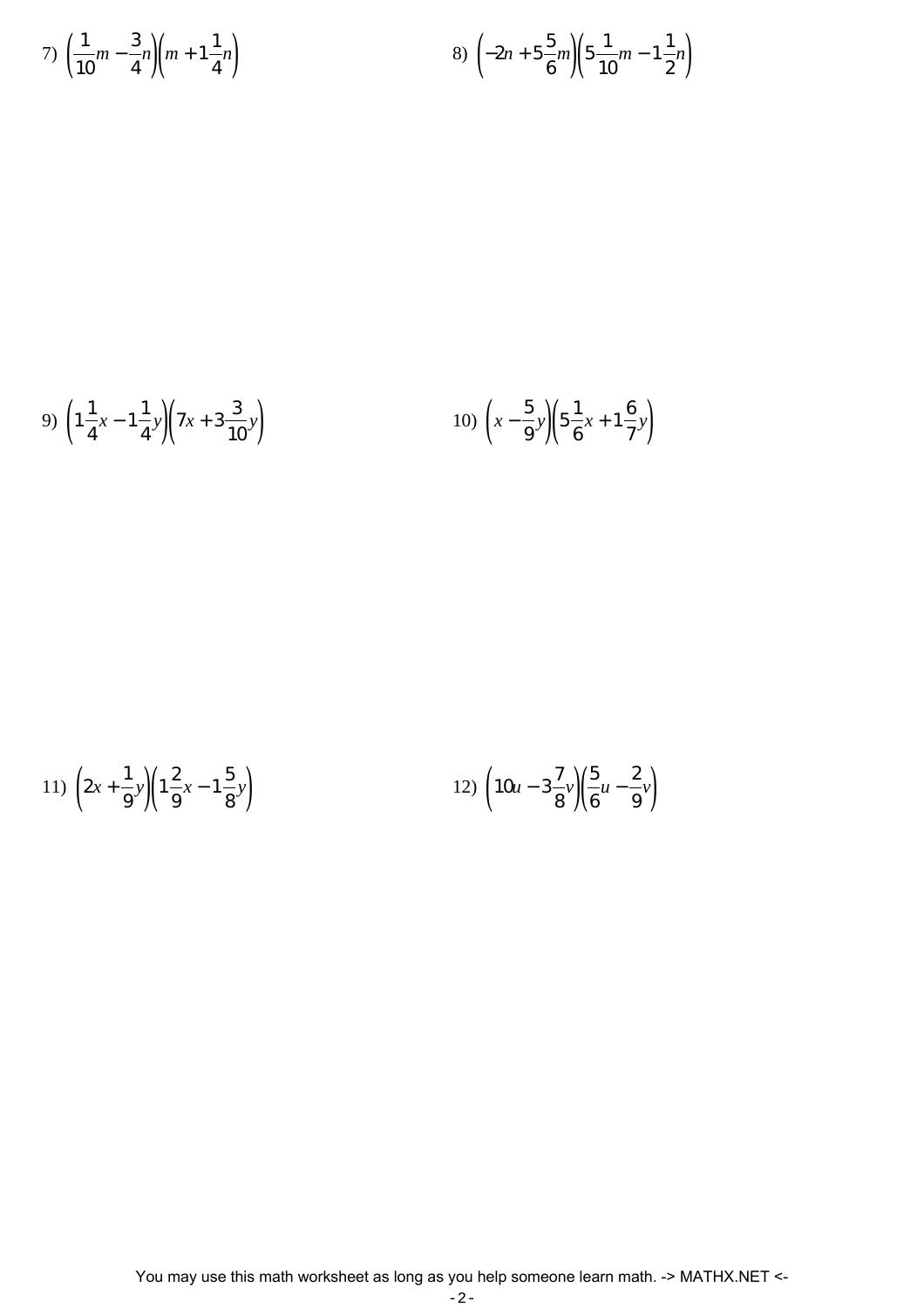13) 
$$
\left(\frac{5}{7}x + 5\frac{2}{7}y\right)\left(4\frac{5}{6}x + \frac{2}{3}y\right)
$$
 14)  $\left(\frac{1}{2}x + \frac{7}{10}y\right)\left(1\frac{7}{8}x + \frac{4}{9}y\right)$ 

15) 
$$
\left(-6v + \frac{4}{5}u\right)\left(\frac{1}{2}u + 1\frac{3}{5}v\right)
$$
 16)  $\left(9b + 4\frac{1}{2}a\right)\left(9a - 2\frac{1}{5}b\right)$ 

17) 
$$
\left(1\frac{1}{7}a - 1\frac{2}{3}b\right)\left(4\frac{1}{6}a + 1\frac{1}{5}b\right)
$$
 18)  $\left(1\frac{1}{5}x + 3\frac{5}{6}y\right)\left(3\frac{7}{8}x - 1\frac{1}{2}y\right)$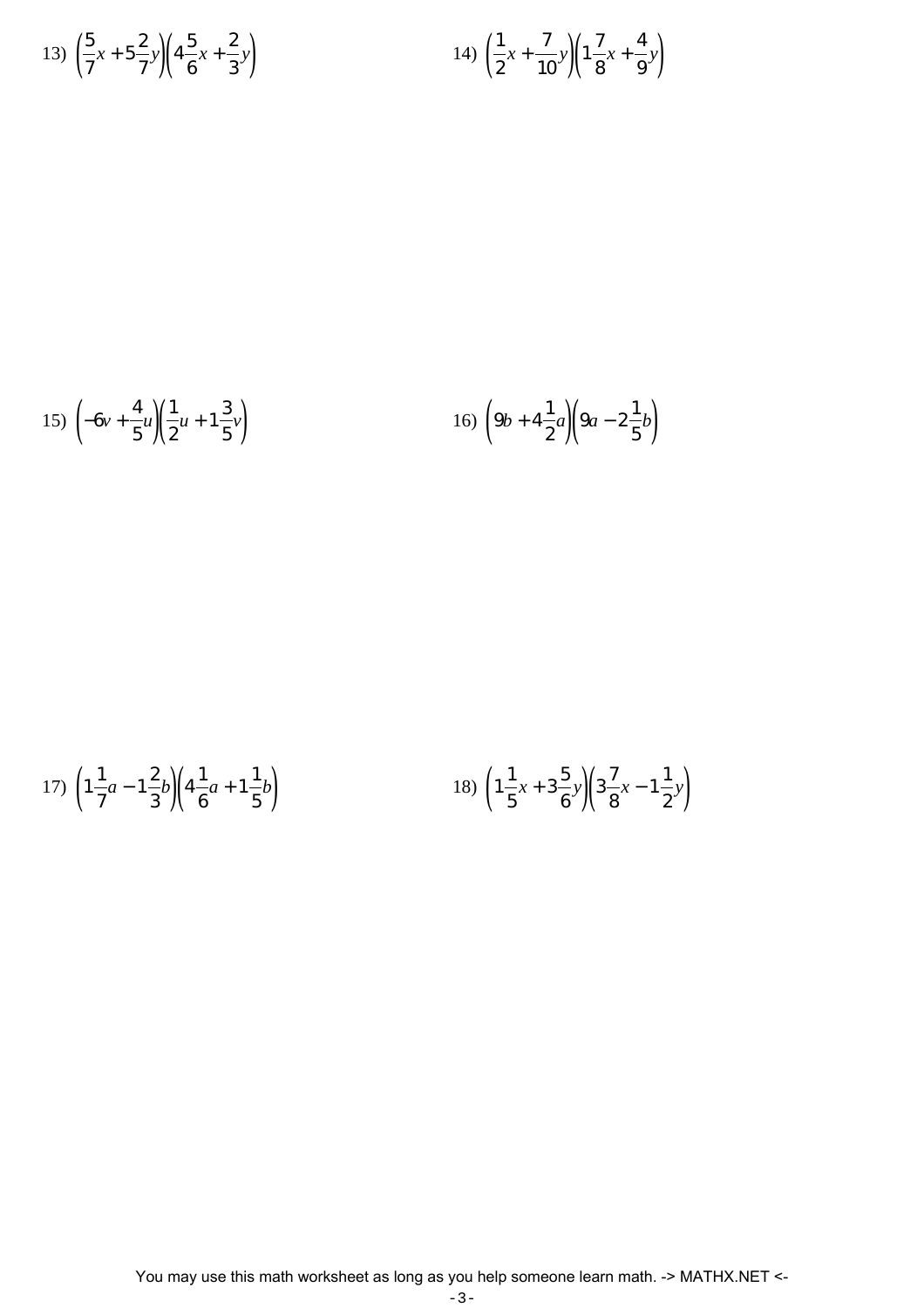19) 
$$
\left(1\frac{1}{2}m + 5\frac{5}{8}n\right)\left(2\frac{1}{4}m + 2\frac{1}{2}n\right)
$$
   
20)  $\left(\frac{7}{8}x - 1\frac{1}{6}y\right)\left(2\frac{1}{8}x - 2\frac{1}{4}y\right)$ 

21) 
$$
\left(2\frac{3}{10}x + \frac{2}{3}y\right)\left(x + \frac{7}{8}y\right)
$$
 22)  $\left(3m - 1\frac{1}{2}n\right)\left(2\frac{1}{2}m + \frac{1}{3}n\right)$ 

23) 
$$
\left(2\frac{1}{6}x+5\frac{1}{2}y\right)\left(x-3\frac{2}{3}y\right)
$$
 24)  $\left(2x-\frac{2}{5}y\right)\left(4\frac{7}{8}x-\frac{1}{3}y\right)$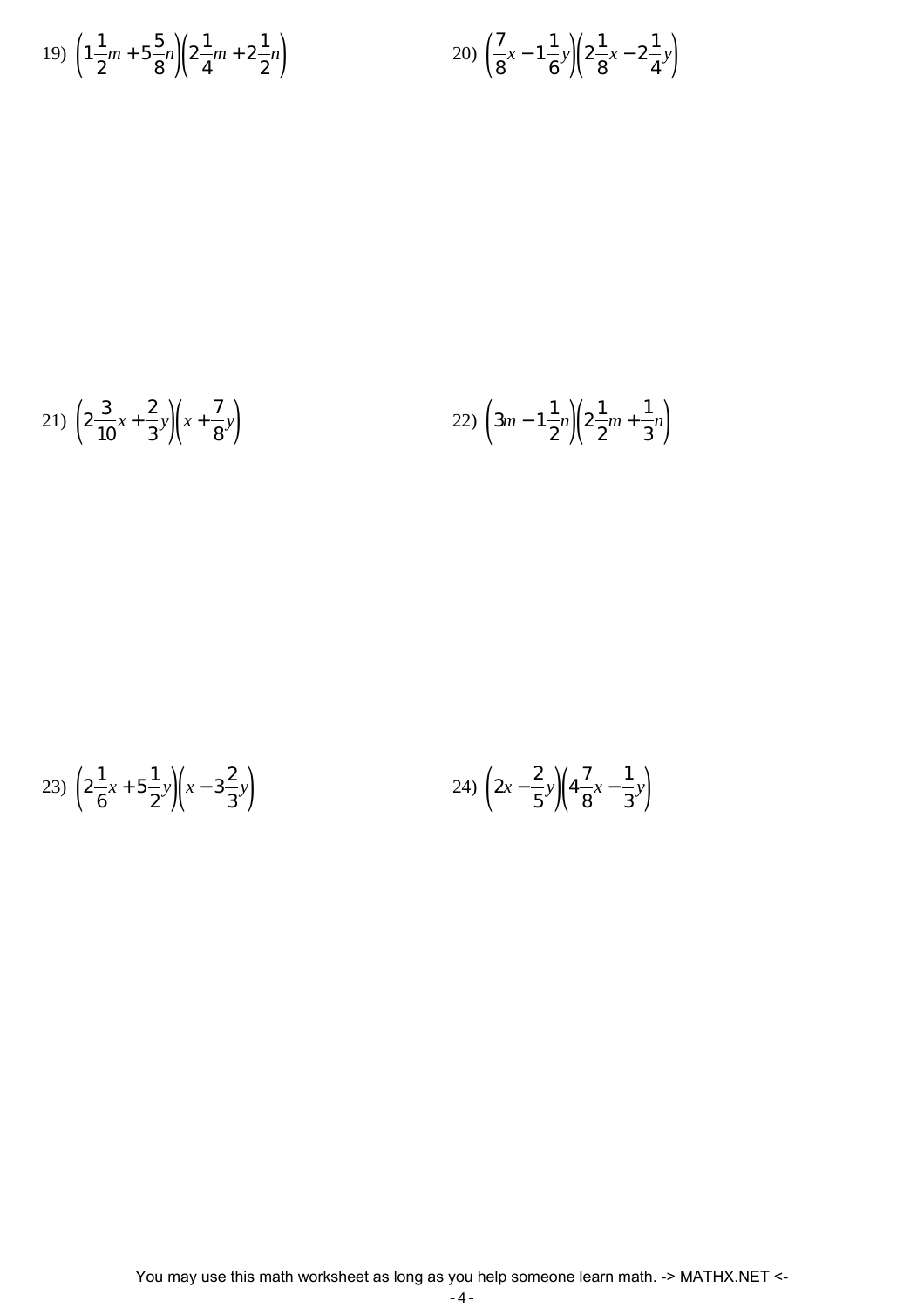25) 
$$
\left(3\frac{7}{9}x+1\frac{2}{7}y\right)\left(4\frac{5}{6}x-2\frac{4}{7}y\right)
$$
 26)  $\left(\frac{2}{3}m+1\frac{8}{9}n\right)\left(\frac{3}{5}m+1\frac{7}{9}n\right)$ 

27) 
$$
\left(1\frac{3}{7}u + \frac{4}{5}v\right)\left(2\frac{1}{2}u - 1\frac{5}{9}v\right)
$$
 28)  $\left(\frac{4}{5}x + 1\frac{1}{4}v\right)\left(\frac{1}{3}x - 3\frac{1}{6}v\right)$ 

29) 
$$
\left(v + \frac{2}{3}u\right)\left(2\frac{1}{2}u - 2\frac{1}{2}v\right)
$$
 30)  $\left(1\frac{7}{10}x + 5\frac{1}{2}v\right)\left(\frac{3}{10}x + \frac{2}{3}v\right)$